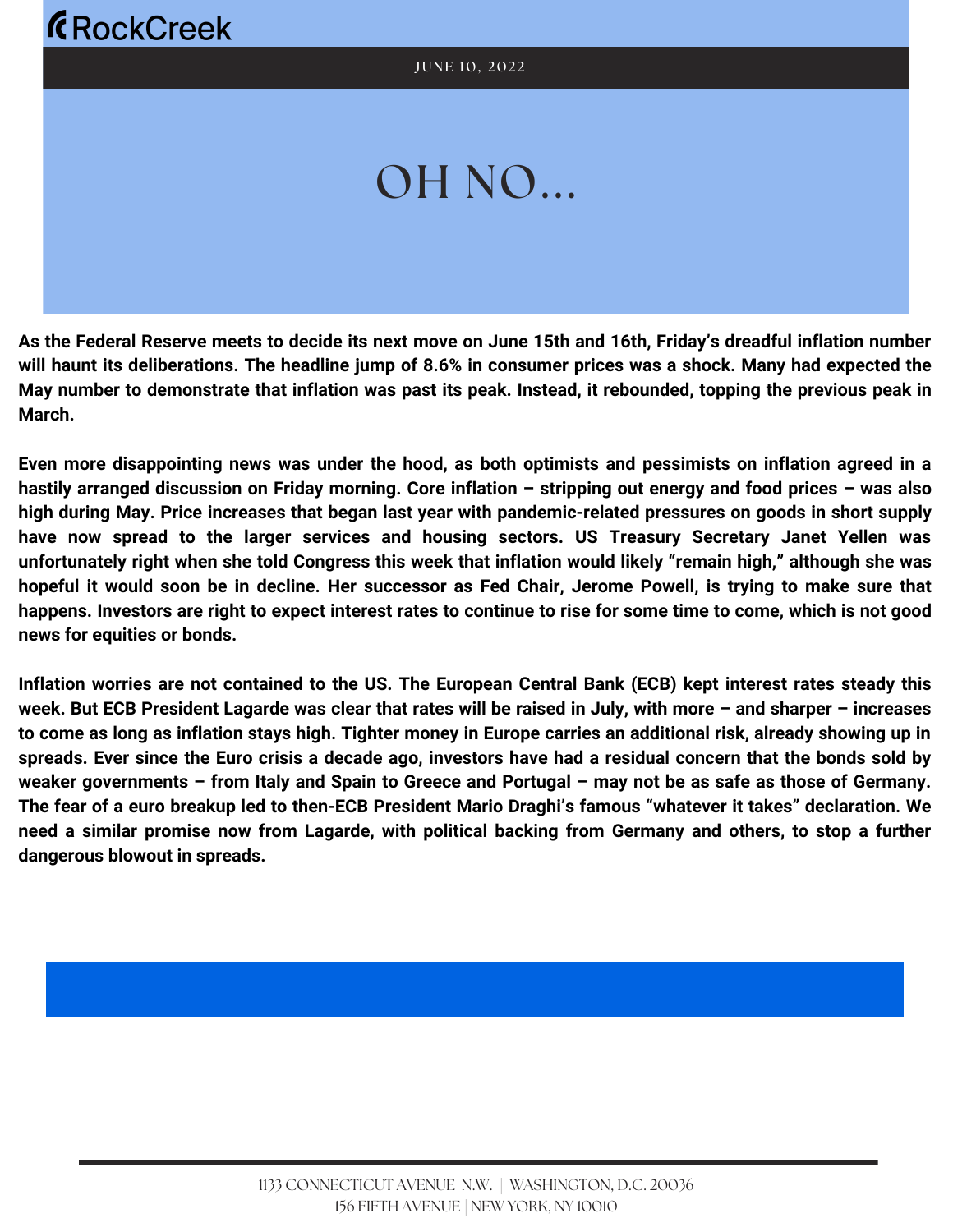## **RockCreek**



**Source**: RockCreek, Bloomberg

High inflation is not the only worry for investors. It is linked to concerns that the global economy, already weakening for other reasons, will be hit hard by the financial squeeze that central banks are setting in motion. As we have noted, markets have toggled for weeks between recession and inflation fears. This week, both the OECD and the World Bank added to growth worries, even before the Friday scare on inflation. They see a sharp slowdown in the global economy from earlier projections, coupled with a growing food crisis in the world's poorest countries. The OECD points to two culprits: the war in Ukraine – forcing up energy and food prices – and a slower growing China.

These factors are more damaging outside the US. Here, there is a paradox. Polls show that Americans have been fairly happy with their own financial circumstances but believe that the overall economy is bad. This week, consumer confidence plunged to a record low. Contrary to the popular view, the US economy has remained buoyant and with plentiful employment. How long can that last with rising inflation and rates? Next week's retail sales and industrial production reports will indicate whether the consumer is continuing to spend.

#### *Monetary policy for the world*

What happens in the US does not stay in the US. Pandemic-stretched supply chains and war in Europe have certainly played a part in pushing up prices everywhere. But strong demand from American consumers and investors, buoyed by pandemic fiscal and monetary policy, is also partly responsible for the rise in global inflation.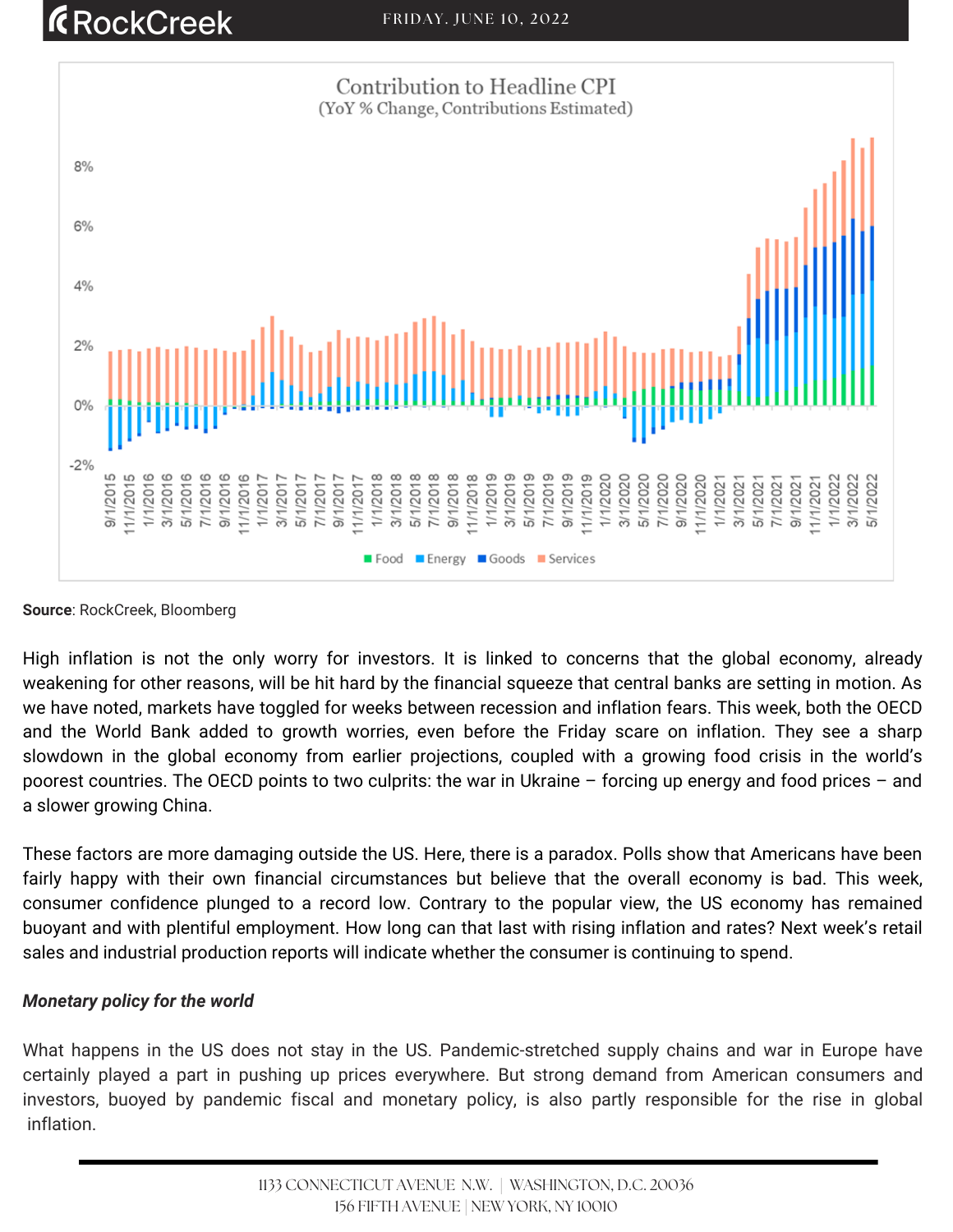### **ÆRockCreek**

That stronger demand may make monetary tightening easier to swallow here than in Europe, as well as more urgent. This explains why the ECB turned first to words this week with its promise to tighten policy and raise rates in July and after. Growth concerns weigh heavily. But around the world, central bankers are seeing the need to tighten. Interestingly, the two Asia giants – China and Japan – are bucking the trend. For Japan, Central Bank Governor Kuroda has no desire to let up too soon on the decades-long effort to fight deflation. China is another story – as detailed below.

#### *Markets: Calm before the storm?*

It had been a relatively quiet week for markets up until Friday's CPI release. The US equity market was relatively range bound as investors grappled with the reality of both high inflation and softening economic growth outlooks. The energy sector continued its dominance with gasoline prices nearing \$5 per gallon early into the summer driving season and the global oil market running hot on supply/demand imbalances. Exploration & production and refiners remained in strong favor, and in addition, solar energy stocks reacted positively to news early in the week that the Biden administration was suspending tariffs on solar panel components from Cambodia, Malaysia, Thailand, and Vietnam.

Of course, Friday morning's negative surprise on inflation only exacerbated investor worries and sent markets reeling. Losses were broad based, but technology stocks, which had already been out-of-favor, continued to underperform along with other growth sectors. As seen today – it will be difficult for the market to find a floor until we start to see clear signs of peak inflation. Europe also performed poorly, partly due to the detrimental effects that high energy costs are having on the economy, but also in reaction to the ECB's unexpected hawkishness. On the other hand, Japan was a bright spot. The Japanese yen reached a 20-year low versus the US dollar, which has contributed to higher inflation for the Japanese population but has been good overall for Japan's export-based businesses. However, even Japan gave up much of its weekly gains on Friday as investors braced for bad news.

#### *Dollar dominates*

Just as the Fed makes monetary policy for the rest of the world, the dollar dominates in the reserves held by other central banks, transactions, savings, and global capital flows. It has been referred to as an "exorbitant privilege." It enables the US to fund itself more cheaply, essentially selling its currency in exchange for goods that other countries make. And – important these days – it helps to make US-imposed financial sanctions the powerful tool that they are. As China's economy has grown and European nations have consolidated their currencies into the Euro, many wonder how long the US dollar can continue to be dominant. Once upon a time, after all, Britain's pound played that role. In retrospect, it was unsurprising that sterling ceded to the dollar last century as the US economy grew, along with confidence in its financial system. But sterling's decline was rapid and not expected and caused successive crises for the British economy.

A panel of [experts](https://www.brookings.edu/events/the-future-of-the-us-dollar-are-its-days-as-the-worlds-dominant-currency-numbered/?utm_campaign=Events%3A%20Economic%20Studies&utm_medium=email&utm_content=214109340&utm_source=hs_automation) this week agreed that the dollar's demise was unlikely, in large part because there is no viable alternative, with deep financial markets, a fully convertible currency, and trusted legal and regulatory institutions. As for privilege, former Fed Vice Chair Donald Kohn noted that when Fed policy shifts – whether to ease or to tighten – it usually comes in for criticism from central bank colleagues overseas who resent the spillover effects. The main advantage for the US, panelists agreed, was in the foreign policy rather than the monetary arena. As the Biden Administration has recognized, winning support from allies and partners for the use of sanctions is essential to maintain its overwhelming power.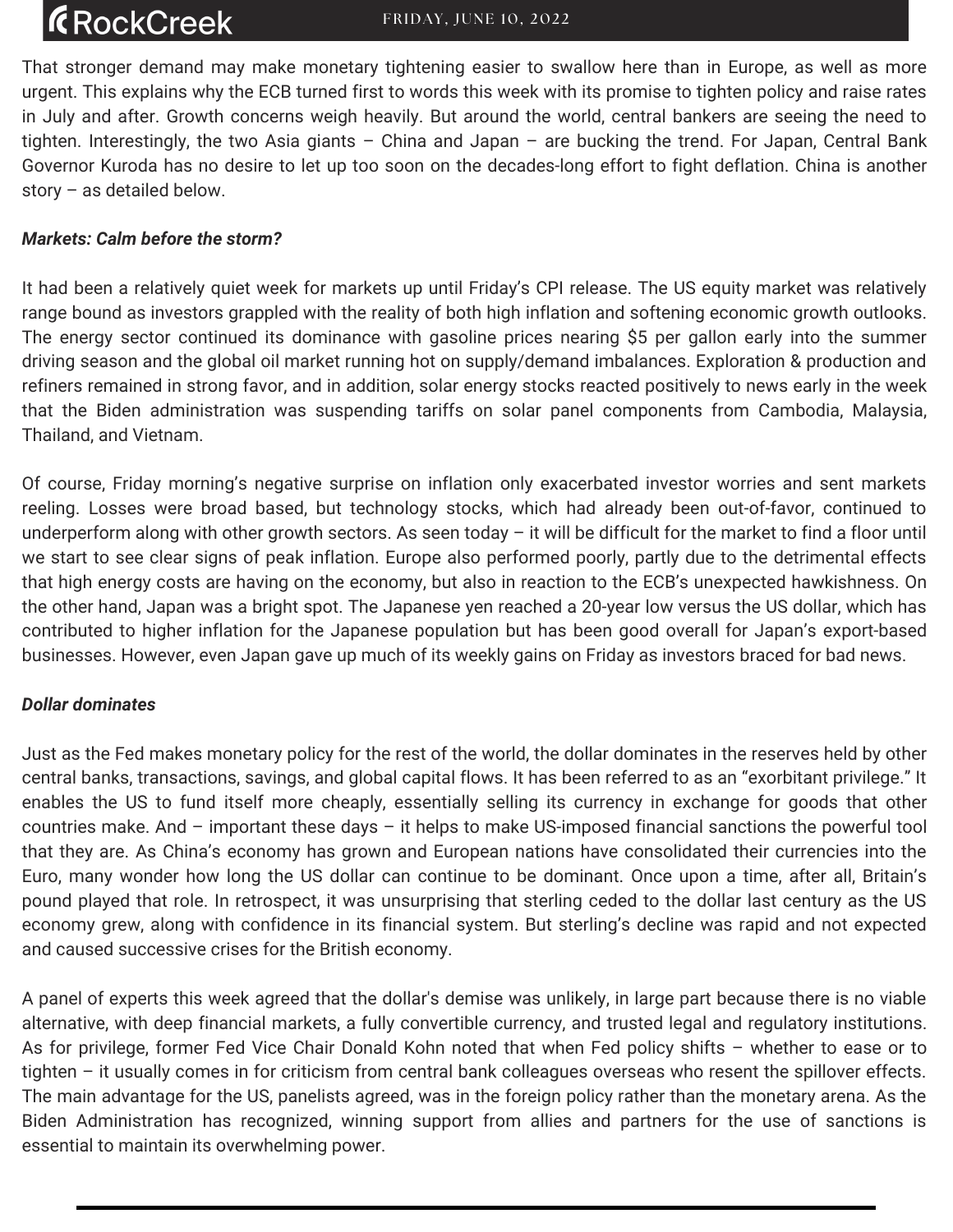### **ÆRockCreek**

### *China bucking the trend*

As financial conditions are tightening in much of the world, China is going in the opposite direction. Unfortunately, easier money will not do much to shore up demand in the world's second largest economy as long as the zero Covid policy stays in place.

As outside observers and investors have become more convinced of the risks of China's Covid policy, China's leadership seems only to have doubled down. It has been clear for some time that aiming for zero Covid in the face of an ever more contagious virus was going to hurt growth and living standards within China. Luckily for the global financial system, China's government and central bank will ensure that financial stability in the world's second largest economy will be [maintained,](https://www.piie.com/events/chinas-financial-stability-under-covid-19-stress-test) according to experts convened to discuss "China's financial stability under the Covid-19 stress test."

But, as Chinese economist Tianlei Huang noted, perhaps the implicit bargain between China's leaders and its population – rapidly growing living standards ensured in exchange for political stability and unchallenged leadership – has altered. Maybe consistent rapid growth is not viewed as so important now compared to social issues of inequality. One social issue that is getting short shrift is public health. As we have learned in the US and elsewhere, lockdowns and pandemic-induced restraints on normal life increase risky and antisocial behavior, which can itself damage public health. There is also some evidence that a focus on caring for Covid patients can spill over to hurt outcomes for sufferers of other ailments. In China, the extreme measures to contain Covid infections have pushed aside other health concerns.

#### *Pain at the pump*

It's no secret that crude oil prices have shot up this year. They were climbing as the world climbed out of the pandemic recession and markets realized that planned increased production from OPEC+ would not be enough, even if member states could hit their production targets. Russia's invasion of Ukraine and the consequent sanctions imposed by the US and many of its allies drove up prices still further. Brent Crude is up 27% since the invasion. Notably, that international benchmark for oil has risen approximately \$100 per barrel from the nadir in April 2020. Ironically, Russia's oil exports in April were little changed from before the war, although the destination had changed. We are even hearing reports that Russian oil is being blended about equally with other source crude by some traders as a way to circumvent current sanctions.

This is not all bad news: Russia is a major global supplier of oil and if its exports stopped altogether, the global economy would crater. As politicians wrestle with the fallout from higher energy prices, they are realizing that choking off the foreign exchange revenues financing Russia's war is easier said than done. This week, Secretary Yellen noted that she is working with G7 counterparts on a scheme to cut the price Russia can obtain – at present there is a discount of some \$35 a barrel on Russian oil – while allowing the oil to flow into global markets.

What has been less remarked upon is that prices of refined products – notably gasoline – have shot up by much more. This has put additional pressure on politicians, including US President Biden, as the price at the pump is what consumers notice and what hits their wallets.

What's happened? There is always a margin between the price of crude and the post-refinery costs of diesel, gasoline, and other products. But this gap has recently widened far beyond its usual range. The longer-term energy transition, which has been both hastened and complicated by the Ukraine war, is partly to blame. Climate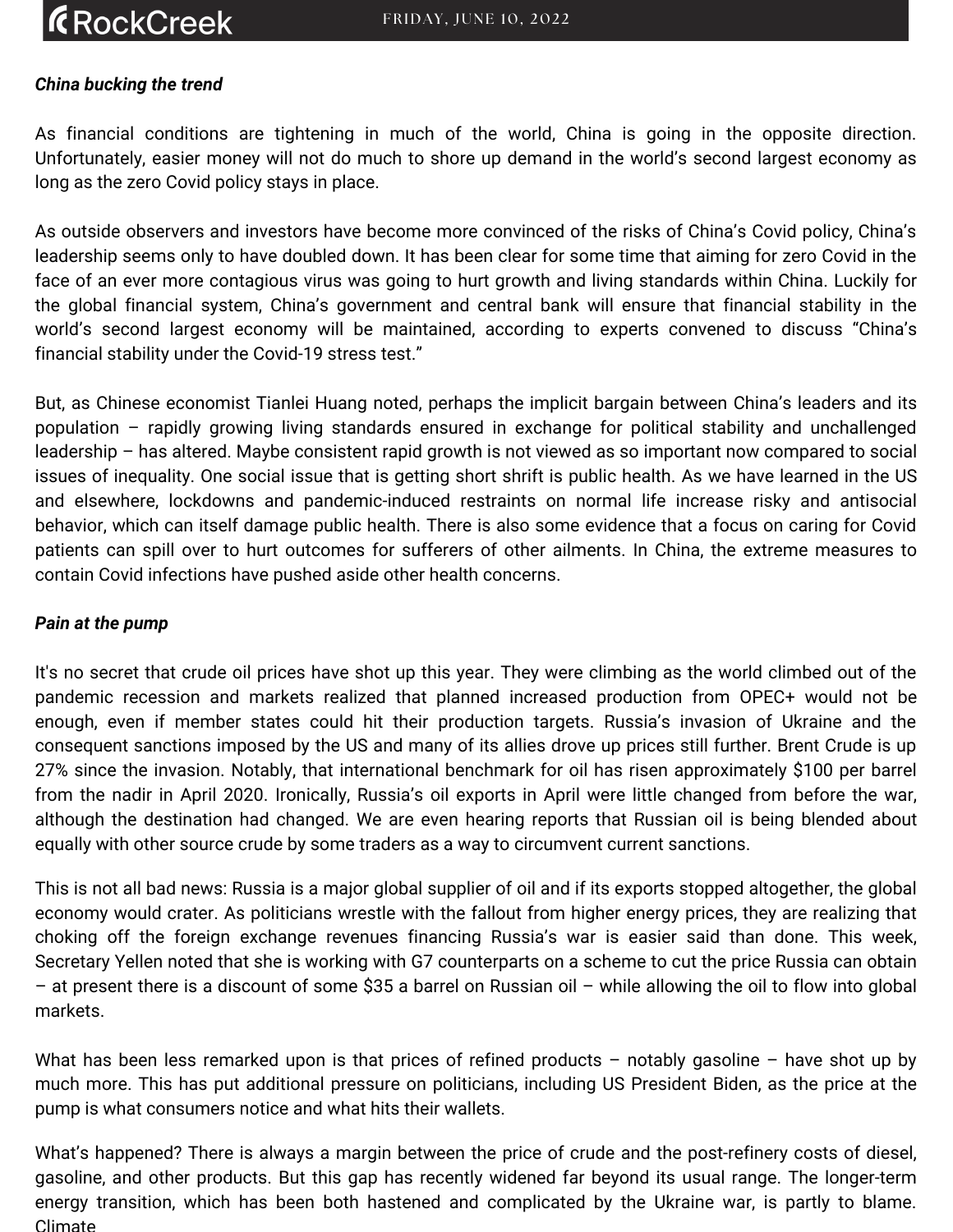### **R**ockCreek

concerns have reduced investment in refineries as long-term prospects for profitable oil and gas production have dimmed. Some companies had been moving out of the business, and shuttering old plants, with a net reduction in global refining capacity in 2021.

On top of this trend, the upheaval in oil markets and supply routes with the war in Ukraine shifted the geography of demand and supply. It turns out to be harder to shift production and sales of products than of crude. At the same time, markets for products – which may often feed into specific industrial use and supply chains – are not as fungible as those for crude oil. Instead of increasing output in response to shifting demand, older refineries that can supply the right markets have been boosting prices and profits. The resulting pain at the pump is expected to continue for a while. The Paris-based International Energy Administration (IEA) notes that the summer driving season is the time when oil supplies are squeezed. Slower global growth will ease demand and prices over time. But not for this holiday season.



### **Breakdown of Contribution to China's GDP Growth**

**Source**: RockCreek, NBS, MS

We are seeing signs that the government is taking the necessary steps to promote consumption. For example, authorities recently announced the sales tax for new auto purchases would be slashed by 50%, from the current 10% to 5% for all vehicles with engines under 2L displacement and with a retail price under RMB300K – this represents by far, the largest segment of Chinese vehicle sales. According to the China Passenger Car Association, a Shanghai-based consultancy, the tax incentive that will remain in place until the end of 2022 may boost China's new light-vehicle sales by 2 million this year.

Beijing is also signaling a lighter touch when it comes to regulating the country's tech titans. In announcing the closure of its investigation into ride-hailing behemoth Didi and approving a flurry of gaming licenses, authorities seem to have reached an armistice of sorts with China's tech ecosystem. It's perhaps no coincidence that this letup in pressure coincides with the country's college graduation season. Indeed, a record 11 million college graduates are expected to enter China's labor market in the coming weeks – tech